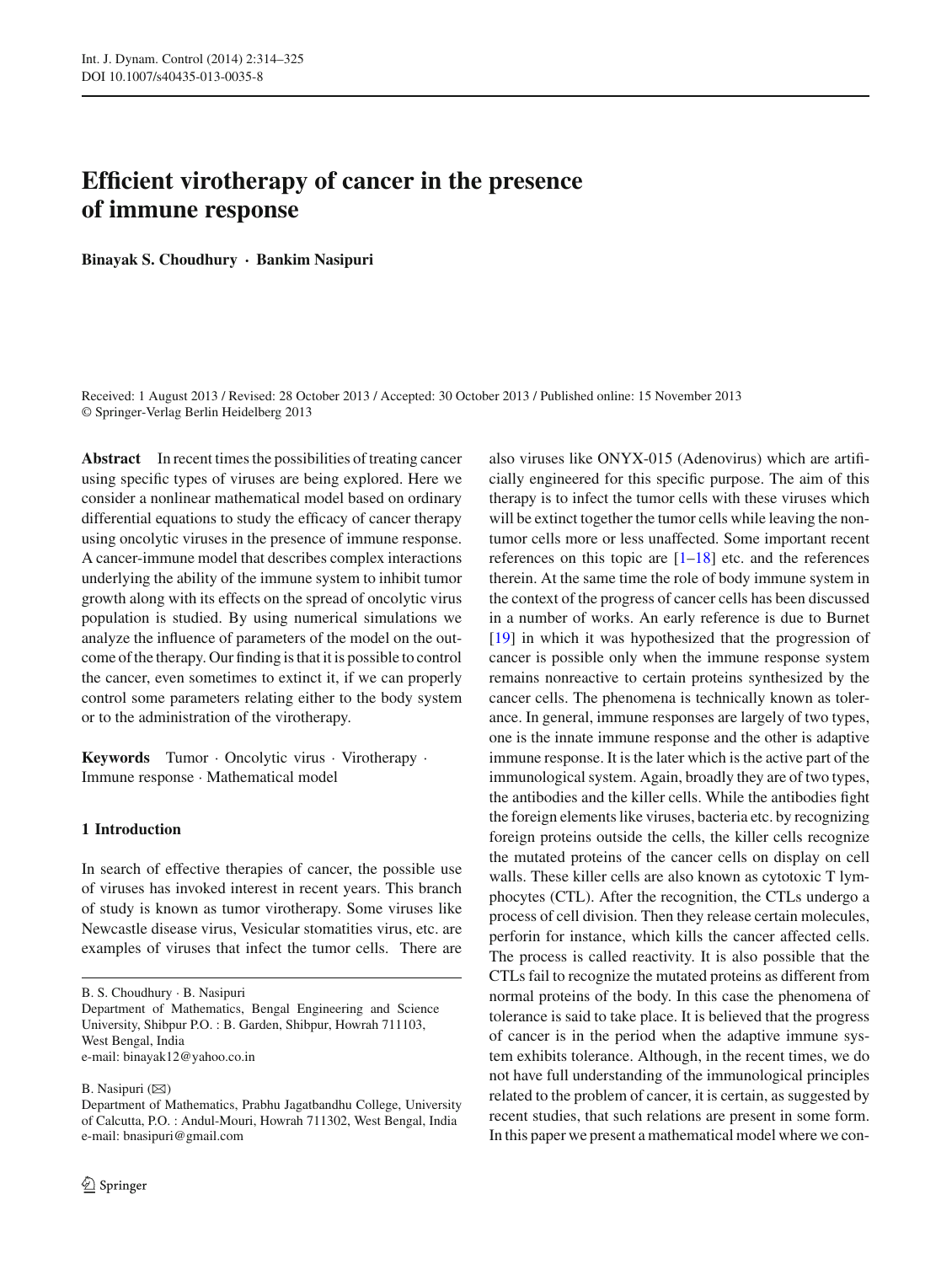sider the efficiency of virotherapy in the presence of immune responses of the body. Our approach is through numerical simulations. It is revealed that if it is possible to adjust values of certain parameters, either associated with the body system or with the administering virus, then the virotherapy can be effective in the treatment of cancer.

The remaining portion of this paper is organized as follows: In Sect. [2,](#page-1-0) we briefly discuss positivity and boundedness of the mathematical model, examine the conditions for the existence of positive equilibrium states and stability criteria of infection-free and interior equilibria. Next we demonstrate the occurrence of backward bifurcation phenomena. Section [3](#page-5-0) deals with numerical illustrations showing typical dynamical behaviours of our basic model. Lastly we give some remarks in concluding Sect. [4.](#page-9-0)

## <span id="page-1-0"></span>**2 Mathematical model**

We consider here the following system of non-linear ordinary differential equations that models the complex dynamics of the population of two types of tumor cells, uninfected and infected, and immune response over time *t*

<span id="page-1-1"></span>
$$
\frac{dx}{dt} = \phi(x, y)x - \beta \psi(x, y)y,
$$
 (1a)

$$
\frac{dy}{dt} = \beta \psi(x, y)y - \delta y - pyz,
$$
 (1b)

$$
\frac{dz}{dt} = f(y, z) - qz,\tag{1c}
$$

where  $x = x(t)$  stands for the uninfected tumor cell population,  $y = y(t)$  the infected tumor cell population and  $z = z(t)$  the population of the virus specific CTLs. The function  $\phi(x, y)$  describes the growth and death processes of the uninfected tumor cells and the function  $\psi(x, y)$  describes the rate at which the tumor cells become infected by the virus. These two functions can take several different forms depending on how much detail of the biology is incorporated into the model. The coefficient  $\beta$  represents the infectivity or the transmission rate which also includes the replication rate of viruses. The deaths of virus infected cells occur at a rate δ*y*, δ is called the viral cytotoxicity. The function  $f(y, z)$  describes the rate of immune response due to virus activation. In the absence of antigenic stimulation the CTLs die with a rate *qz*. The particular form of this response depends on different assumptions [\[20](#page-10-3)[–22\]](#page-11-0). Here we assume that the production of CTLs depends on both the population of infected cells and CTL cells, for this reason we assume that  $f(y, z) = \gamma yz$ , where  $\gamma$  stands for the strength of the CTL response or CTL responsiveness [\[12\]](#page-10-4). Infected cells are destroyed by the CTL response at a rate *pyz*, corresponding to lytic effector mechanisms of CTL response, where the coefficient  $p (> 0)$  repre-sents the strength of the lytic component [\[23](#page-11-1), [24](#page-11-2)]. The logistic growth is a widely used growth pattern, here we assume tumor grows logistically with maximum size the tumor is allowed to occupy is given by its carrying capacity *k*. We, therefore, take  $\phi(x, y)$  in the form

$$
\phi(x, y) = r\left(1 - \frac{x + y}{k}\right),
$$

where  $r$  is the maximum per capita growth rate of uninfected tumor cells. We consider the virus spread term  $\psi(x, y)$  in the form  $\frac{x}{x+y+\alpha}$ , a fast virus spreading term. The rationale behind the assumption of the fast virus spreading term is discussed in detail in  $[5]$  $[5]$ . Based on these assumptions the model  $(1a,$ [1b,](#page-1-1) [1c\)](#page-1-1) takes the following form

<span id="page-1-2"></span>
$$
\frac{dx}{dt} = rx\left(1 - \frac{x+y}{k}\right) - \beta \frac{xy}{x+y+\alpha},\tag{2a}
$$

$$
\frac{dy}{dt} = \beta \frac{xy}{x+y+\alpha} - \delta y - pyz,\tag{2b}
$$

$$
\frac{dz}{dt} = \gamma yz - qz.
$$
 (2c)

All the parameters of the system are assumed to be positive with initial populations  $x(0) \ge 0$ ,  $y(0) \ge 0$ ,  $z(0) \ge 0$ .

## 2.1 Positivity and boundedness of the solutions

For the well possness of the biological system, we first check the positivity and boundedness of the system  $(2a-2c)$ .

**Theorem 2.1.1** *All solutions of the system* [\(2a–2c\)](#page-1-2) *are positive and bounded subject to the given initial conditions*  $x(0) \geq 0$ ,  $y(0) \geq 0$ ,  $z(0) \geq 0$ .

*Proof* Equation [\(2a\)](#page-1-2) can be written as  $\frac{dx}{x} = \psi_1(x, y)dt$ , where  $\psi_1(x, y) = r\left(1 - \frac{x + y}{k}\right) - \beta \frac{y}{x + y + \alpha}$ .

Integrating over [0, t], we can obtain  $x(t) = x(0)$  $e^{\int_0^t \psi_1(x, y) dt} \ge 0$  for all  $t \ge 0$  as  $x(0) \ge 0$ .

Again equation [\(2b\)](#page-1-2) gives  $\frac{dy}{y} = \psi_2(x, y, z)dt$ , where  $\psi_2(x, y, z) = \beta \frac{x^2}{x + y + \alpha} - \delta - pz$ .

By integration in the range [0, t], we again see that  $y(t) =$  $y(0)e^{\int_0^t \psi_2(x,y,z)dt} \ge 0$  for all  $t \ge 0$  as  $y(0) \ge 0$ . Similarly from [\(3c\)](#page-10-6),  $z(t) > 0$  for all  $t > 0$ .

To show all solutions will remain bounded we proceed as follows. From [\(2a\)](#page-1-2), we have  $\frac{dx}{dt} \leq rx \left(1 - \frac{\hat{x} + \hat{y}}{k}\right) \leq$  $rx(1-\frac{x}{k})$ , which gives  $\limsup_{t\to\infty} x(t) \leq k$ , by usual comparison theorem. Again we notice that

$$
\frac{d}{dt}\left(x+y\right) = rx\left(1-\frac{x+y}{k}\right) - \delta y - pyz
$$
\n
$$
\leq rx\left(1-\frac{x+y}{k}\right) \leq rk\left(1-\frac{x+y}{k}\right),
$$

which also gives  $\limsup_{t\to\infty} (x(t) + y(t)) \leq k$  for all  $t \geq 0$ .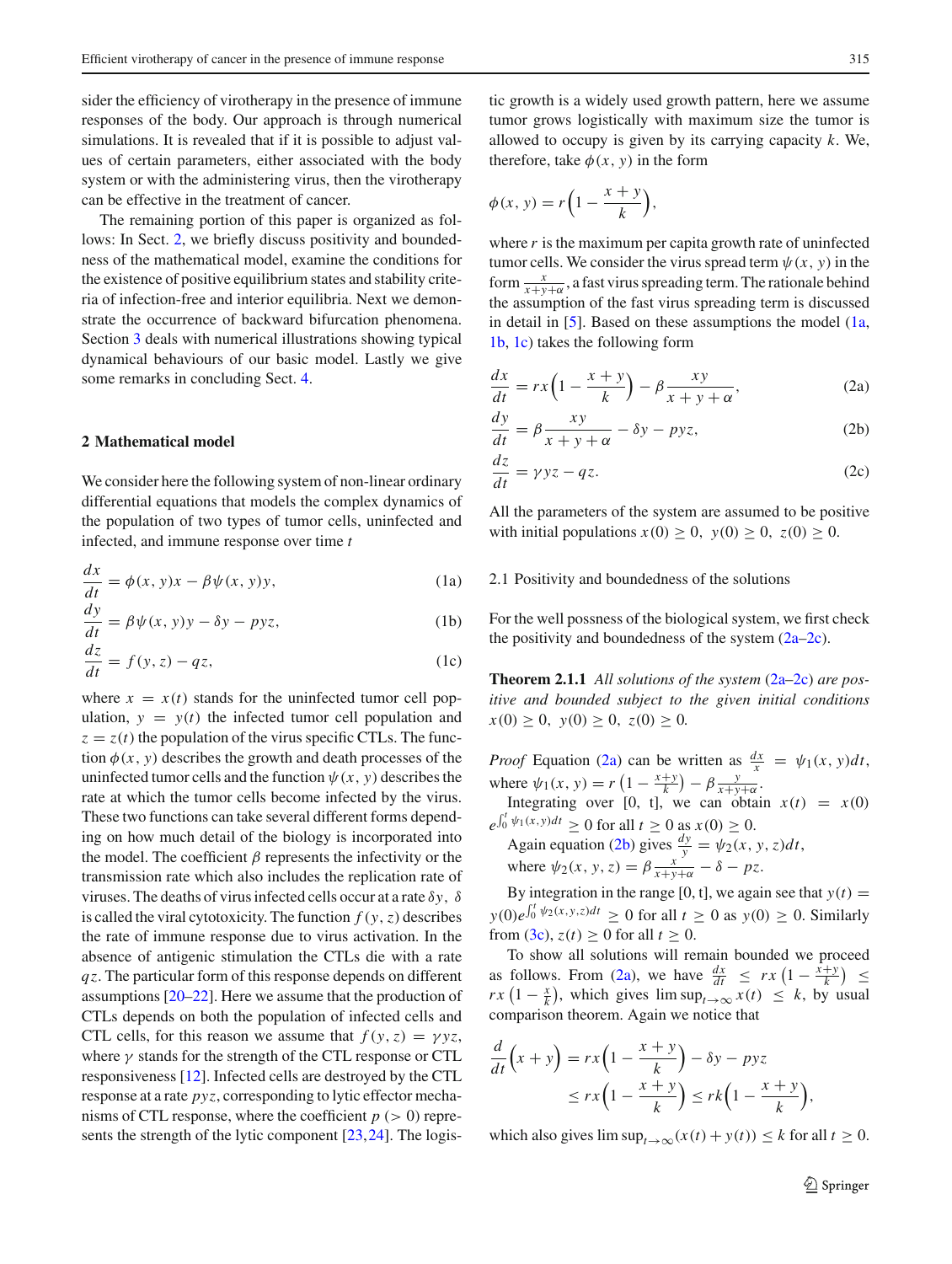Now, To find the bound of *z*, we consider  $V(t) = x(t) +$  $y(t) + \frac{p}{\gamma}z(t)$ .

Therefore  $\frac{dV}{dt} = \frac{dx}{dt} + \frac{dy}{dt} + \frac{p}{\gamma} \frac{dz}{dt} = rx\left(1 - \frac{x+y}{k}\right) - \delta y \frac{pq}{\gamma}z \le 2rx - \frac{r}{k}x^2 - mV = rk - \left(\sqrt{\frac{r}{k}}x - \sqrt{rk}\right)^2 - mV \le$  $r k - m V$ , where  $m = \min(r, \delta, q)$ . Hence it follows that  $\limsup_{t\to\infty} V(t) \leq \frac{rk}{m}$ .

Thus, *z* is also ultimately bounded by some positive constant and all the solutions of the system  $(2a-2c)$ , that initiate in  $R_+^3$  are confined in the region

 $\Gamma = \{(x, y, z) \in R^3_+ / x \leq k, x + y \leq k, x + y + \frac{p}{\gamma}z \leq k\}$  $\frac{rk}{m}$ }, which is positively invariant under the flow induced by the system  $(2a-2c)$  and the model is well posed.

#### <span id="page-2-0"></span>2.2 Equilibria

The system  $(2a-2c)$  always has two equilibrium solutions  $E_1 = (0, 0, 0), E_2 = (k, 0, 0)$ . Other steady states are given by

fected tumor cells, in the presence of the virus specific CTL immune response, is described by the equilibrium state *E*<sup>4</sup> provided

$$
(k - \alpha)\gamma + \gamma \sqrt{(k - \alpha)^2 - 4k(\frac{\beta q}{r\gamma} - \alpha)} \ge 2q \text{ and}
$$
  
2(\beta - \delta)kq + r(q + \alpha\gamma)\sqrt{(k - \alpha)^2 - 4k(\frac{\beta q}{r\gamma} - \alpha)} \ge r(q + \alpha\gamma)(k + \alpha) \text{ hold.}

If  $\beta q > \alpha \gamma r$  and  $(k - \alpha)^2 \geq 4k \left( \frac{\beta q}{r\gamma} - \alpha \right)$ , there is another equilibrium point *E*3, provided the following conditions

$$
(k - \alpha)\gamma \ge 2q + \gamma \sqrt{(k - \alpha)^2 - 4k(\frac{\beta q}{r\gamma} - \alpha)}
$$
 and  
 
$$
\frac{2(\beta - \delta)kq \ge r(q + \alpha \gamma)(k + \alpha) + r(q + \alpha \gamma)}{\sqrt{(k - \alpha)^2 - 4k(\frac{\beta q}{r\gamma} - \alpha)}
$$
 hold.

In the absence of CTL response, the coexistence of infected and uninfected tumor cells is described by equilibrium  $E_6$ . The remaining steady state  $E_5$  is not admissible for the existence of positive equilibrium (The details is described in the Appendix).

$$
E_3 = \left(\frac{(k-\alpha)\gamma - 2q - \gamma\sqrt{(k-\alpha)^2 - 4k(\frac{\beta q}{r\gamma} - \alpha)}}{2\gamma}, \frac{q}{\gamma}, \frac{2(\beta-\delta)kq - r(q+\alpha\gamma)(k+\alpha) - r(q+\alpha\gamma)\sqrt{(k-\alpha)^2 - 4k(\frac{\beta q}{r\gamma} - \alpha)}}{2kpq}\right),
$$
  
\n
$$
E_4 = \left(\frac{(k-\alpha)\gamma - 2q + \gamma\sqrt{(k-\alpha)^2 - 4k(\frac{\beta q}{r\gamma} - \alpha)}}{2\gamma}, \frac{q}{\gamma}, \frac{2(\beta-\delta)kq - r(q+\alpha\gamma)(k+\alpha) + r(q+\alpha\gamma)\sqrt{(k-\alpha)^2 - 4k(\frac{\beta q}{r\gamma} - \alpha)}}{2kpq}\right),
$$
  
\n
$$
E_5 = \left(\frac{(k+\alpha)\delta r - (\beta-\delta)\delta k - \delta\sqrt{M}}{2\beta r}, \frac{(\beta-\delta)(kr+\delta k - \beta k) - (\beta+\delta)\alpha r - (\beta-\delta)\sqrt{M}}{2\beta r}, 0\right),
$$
  
\n
$$
E_6 = \left(\frac{(k+\alpha)\delta r - (\beta-\delta)\delta k + \delta\sqrt{M}}{2\beta r}, \frac{(\beta-\delta)(kr+\delta k - \beta k) - (\beta+\delta)\alpha r + (\beta-\delta)\sqrt{M}}{2\beta r}, 0\right),
$$

٦

where  $M = \{(k + \alpha)r - (\beta - \delta)k\}^2 + 4\alpha\beta kr$ . Out of these six equilibrium states,  $E_1$  is the trivial equilibrium state and  $E_2$  is the equilibrium state corresponding to only healthy tumor cells.  $E_1$  implies that both the infected and uninfected tumor cells are eliminated in the absence of immune response in due course of time because of the virotherapy. The uninfected steady state  $E_2$  implies that complete failure of virotherapy which happens when the tumor eventually grows to its carrying capacity. If the condition  $\beta q \leq \alpha \gamma r$ is satisfied,  $E_3$  is not a biologically meaningful equilibrium state. In this case the coexistence of infected and unin-

# 2.3 Stability analysis

To discuss the local stability of equilibrium points, we compute the variational matrix of the system  $(2a-2c)$  at any point  $(x, y, z)$  and is given by  $J = (J_{ij})_{3 \times 3}$ ,

where  $J_{11} = \frac{\beta xy}{(x+y+\alpha)^2} - \frac{rx}{k} - \frac{\beta y}{x+y+\alpha} + r\left(1 - \frac{x+y}{k}\right)$ ,  $J_{12} =$  $\frac{\beta xy}{(x+y+\alpha)^2} - \frac{\beta x}{x+y+\alpha} - \frac{rx}{k}, J_{13} = 0, J_{21} = \frac{\beta y(y+\alpha)}{(x+y+\alpha)^2}, J_{22} =$  $\frac{\beta x}{x+y+\alpha} - pz - \delta - \frac{\beta xy}{(x+y+\alpha)^2}$ ,  $J_{23} = -py$ ,  $J_{31} = 0$ ,  $J_{32} =$  $\gamma z$ ,  $J_{33} = \gamma y - q$ . At the steady state  $E_1$ , the eigenvalues of *J* are  $r$ ,  $-\delta$  and  $-q$  and hence  $E_1$  is always unstable as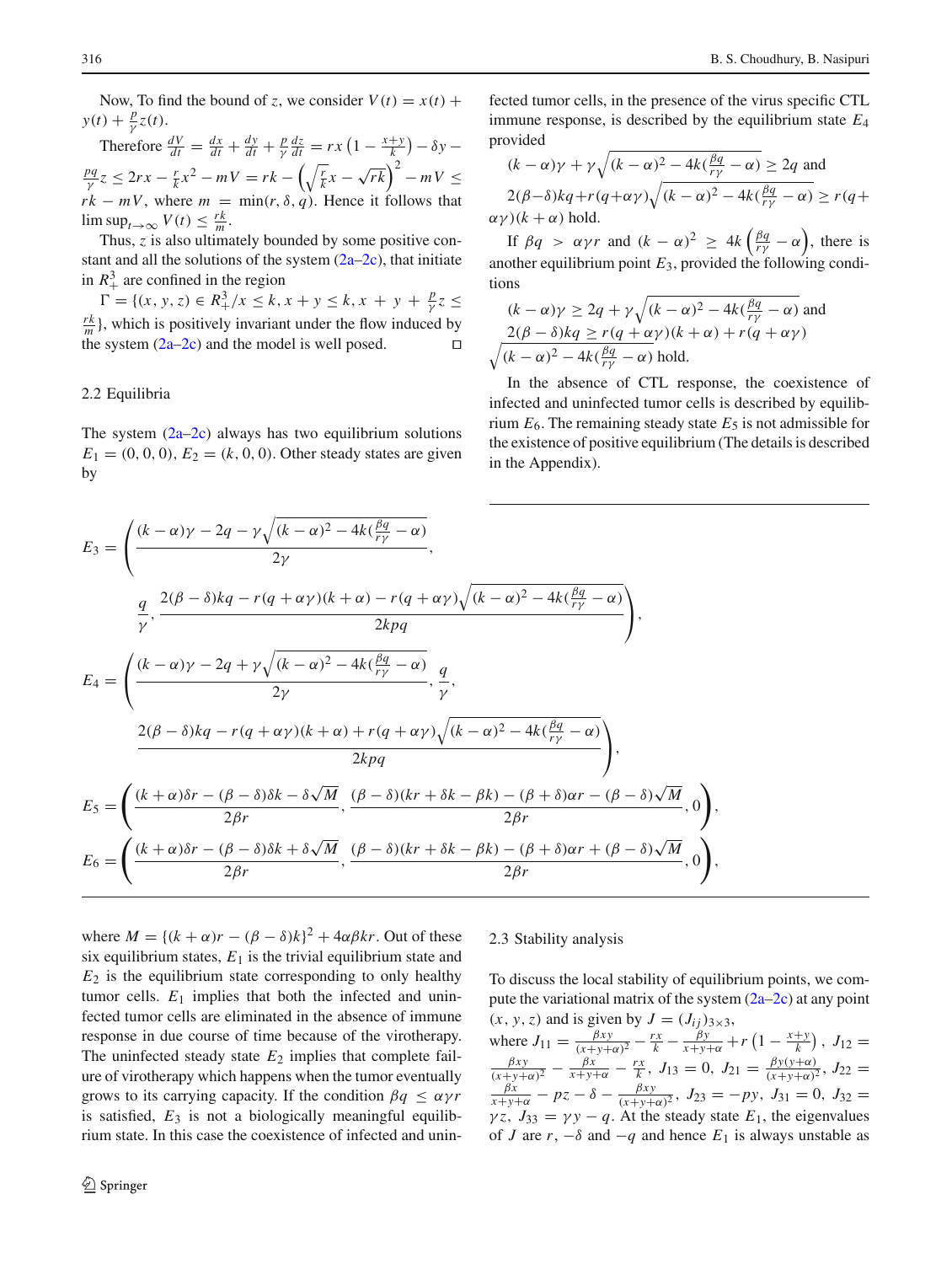r is positive. Therefore, in the absence of virus and immune response, susceptible cells and hence tumor will grow and the tumor population will move away from the origin.

To see the local stability behaviour of the infection-free equilibrium  $E_2$ , we state and prove the following result.

**Theorem 2.3.1** *The infection-free equilibrium E<sub>2</sub> of the system* [\(2a–2c\)](#page-1-2)*, is locally asymptotically stable for*  $\rho_0 < 1$  *and unstable for*  $\rho_0 > 1$ *, where*  $\rho_0$  *is the basic reproduction number of the system and is given by*  $\rho_0 = \frac{\beta \bar{k}}{\delta(k+\alpha)}$ .

*Proof* The variational matrix of the system [\(2a–2c\)](#page-1-2), evaluated at the infection-free steady state  $E_2$  is given by

$$
J(E_2) = \begin{pmatrix} -r & -\frac{\beta k}{(k+\alpha)} - r & 0\\ 0 & \frac{\beta k}{(k+\alpha)} - \delta & 0\\ 0 & 0 & -q \end{pmatrix},
$$

so the eigenvalues are real and are given by −*r*, −*q* and  $\frac{k\beta}{k+\alpha} - \delta$ . Since first two eigenvalues are negative, stability of *E*<sub>2</sub> depends on the sign of  $\lambda = \frac{k\beta}{k+\alpha} - \delta = \delta \left( \frac{k\beta}{\delta(k+\alpha)} - 1 \right) =$ δ( $ρ_0$  – 1). When  $λ < 0$ , that is, when  $ρ_0 < 1$ , the steady state  $E_2$  is asymptotically stable, while it is unstable for  $\rho_0 > 1$ . As a consequence,  $\rho_0 = 1$  is a critical bifurcation value, that is, when the ratio of the cytotoxicity to the replication rate of the viruses equals  $\frac{k}{k+\alpha}$ , a bifurcation occurs and this can happens only when  $\delta < \beta$ .

**Theorem 2.3.2** *The infection-free equilibrium E<sub>2</sub> of the system* [\(2a–2c\)](#page-1-2)*, is globally asymptotically stable for*  $\rho_0 < 1$ *.* 

*Proof* In order to show that  $E_2$  is globally asymptotically stable, construct a Lyapunov function of the form

$$
L(x, y, z) = \frac{1}{2}(x(t) - k)^{2} + ky(t) + \frac{pk}{\gamma}z(t).
$$

Note that  $L(k, 0, 0) = 0$  and  $L(x, y, z)$  is positive for  $(x, y, z) \neq (k, 0, 0)$  in  $R_+^3$ .

Hence 
$$
\frac{dL}{dt} = (x - k)\frac{dx}{dt} + k\frac{dy}{dt} + \frac{pk}{\gamma}\frac{dz}{dt}
$$

$$
= (x - k)\left(rx\left(1 - \frac{x + y}{k}\right) - \beta \frac{xy}{x + y + \alpha}\right)
$$

$$
+ k\left(\beta \frac{xy}{x + y + \alpha} - \delta y - pyz\right) + \frac{pk}{\gamma}(yyz - qz)
$$

$$
= -rx(k - x)\left(1 - \frac{x + y}{k}\right) - \frac{\beta y}{x + y + \alpha}(x - k)^2
$$

$$
- k\delta(x + y)\frac{y}{x + y + \alpha} - k\left(1 - \frac{\beta k}{\delta\alpha}\right)\frac{\alpha\delta y}{x + y + \alpha}
$$

$$
- \frac{pqk}{\gamma}z.
$$

As, in  $\Gamma$ ,  $x \leq k$  and  $x + y \leq k$ , it is clear that  $\frac{dL}{dt}$  is not positive for  $\frac{\beta k}{\delta \alpha} < 1$ , that is, for  $\rho_0 = \frac{\beta k}{\delta (k+\alpha)} < \frac{\beta k}{\delta \alpha} < 1$ 

and for all  $(x, y, z)$  in  $\Gamma$ . Moreover  $\frac{dL}{dt} = 0$  only when  $x =$  $k, y = 0, z = 0$ . Therefore, the largest compact invariant set in {(*x*, *y*, *z*) ∈  $\Gamma / \frac{dL}{dt} = 0$ } is the singleton set {(*k*, 0, 0)}. From LaSalle's principle of invariance [\[25](#page-11-3)[,26](#page-11-4)], we see that  $E_2 = (k, 0, 0)$  is globally asymptotically stable for  $\rho_0 < 1$ .  $\Box$ 

Regarding the local stability of the interior equilibrium point we have the following result.

**Theorem 2.3.3** *The interior equilibrium point*  $E_4 = (\overline{x}, \overline{y}, \overline{z})$ *of the system* [\(2a–2c\)](#page-1-2)*, is locally asymptotically stable for*  $r\gamma\{k+\alpha+\sqrt{(k+\alpha)^2-\frac{4\beta q}{r\gamma}}\}^2 > 4\beta kq.$ 

*Proof* The characteristic equation of the jacobian matrix *J* at *E*<sup>4</sup> can be written as

$$
|J - \lambda I_3| = \lambda^3 + a_1 \lambda^2 + a_2 \lambda + a_3 = 0,
$$
  
where  $a_1 = \frac{r\overline{x}}{k}, a_2 = p\gamma \overline{yz} + \frac{r\beta \overline{xy}}{k(\overline{x} + \overline{y} + \alpha)} + \frac{\alpha \beta \overline{xy}}{(\overline{x} + \overline{y} + \alpha)^3}, a_3 = p\gamma \overline{yz}(\frac{r\overline{x}}{k} - \frac{\beta \overline{xy}}{(\overline{x} + \overline{y} + \alpha)^2})$  and  $a_1 a_2 - a_3 = \frac{\delta \overline{xy}}{(\overline{x} + \overline{y} + \alpha)}(\frac{r^2}{k^2} \overline{x} + \frac{r\overline{x}(\alpha + p\gamma \overline{yz})}{k(\overline{x} + \overline{y} + \alpha)^2})$ . According to Routh-Herwitz criterion of stability, the necessary and sufficient conditions for all the roots of the characteristic equation to have negative real part are  $a_1 > 0, a_3 > 0$ , and  $a_1 a_2 - a_3 > 0$ . But from the above expressions of  $a_1$  and  $a_1 a_2 - a_3 > 0$ . But from the above expressions of  $a_1$  and  $a_1 a_2 - a_3$ , it is clear that  $a_1 > 0$  and  $a_1 a_2 - a_3 > 0$ . Thus all the roots of the characteristic equation will have negative real parts, that is the interior equilibrium point  $E_4 = (\overline{x}, \overline{y}, \overline{z})$  is locally asymptotically stable if  $a_3 > 0$ , that is, if  $r\gamma \{k + \alpha + \sqrt{(k + \alpha)^2 - \frac{4\beta q}{r\gamma}}\}^2 > 4\beta kq$ . Similarly it can be shown that another interior equilibrium point  $E_3$  is locally asymptotically stable if  $r\gamma \{k + \alpha - \sqrt{(k + \alpha)^2 - \frac{4\beta q}{r\gamma}}\}^2 > 4\beta kq$ . Hence the local stability of  $E_3$  implies the local stability of  $E_4$ .

## 2.4 Existence of backward bifurcation

It is worth noting that, for the restrictions of parameters mentioned in Sect. [2.2](#page-2-0) above, two interior equilibria exist which signals the presence of backward bifurcation where a stable interior equilibrium co-exists with a stable infectionfree equilibrium for  $\rho_0 < 1$ , which has recently received much attention in the epidemiological models [\[27](#page-11-5)[–30](#page-11-6)] and has important implications towards the virotherapy strategies, since simply reducing the basic reproduction number less than unity is not enough to control and eliminate the infection/disease. In the presence of backward bifurcation, additional efforts are needed to ensure that the infection is completely eradicated. In the following we will prove that the system  $(2a-2c)$  exhibits a backward bifurcation when  $\rho_0 = 1$ . The proof is based on center manifold theory [\[31](#page-11-7)], as described in [\[32\]](#page-11-8) (Theorem 4.1). For this a backward bifurcation parameter,  $\beta = \beta^* = \frac{\delta(k+\alpha)}{k}$ , is taken, which is equivalent to  $\rho_0 = 1$ . Now the jacobian  $J_{\beta^*}(E_2)$  of the system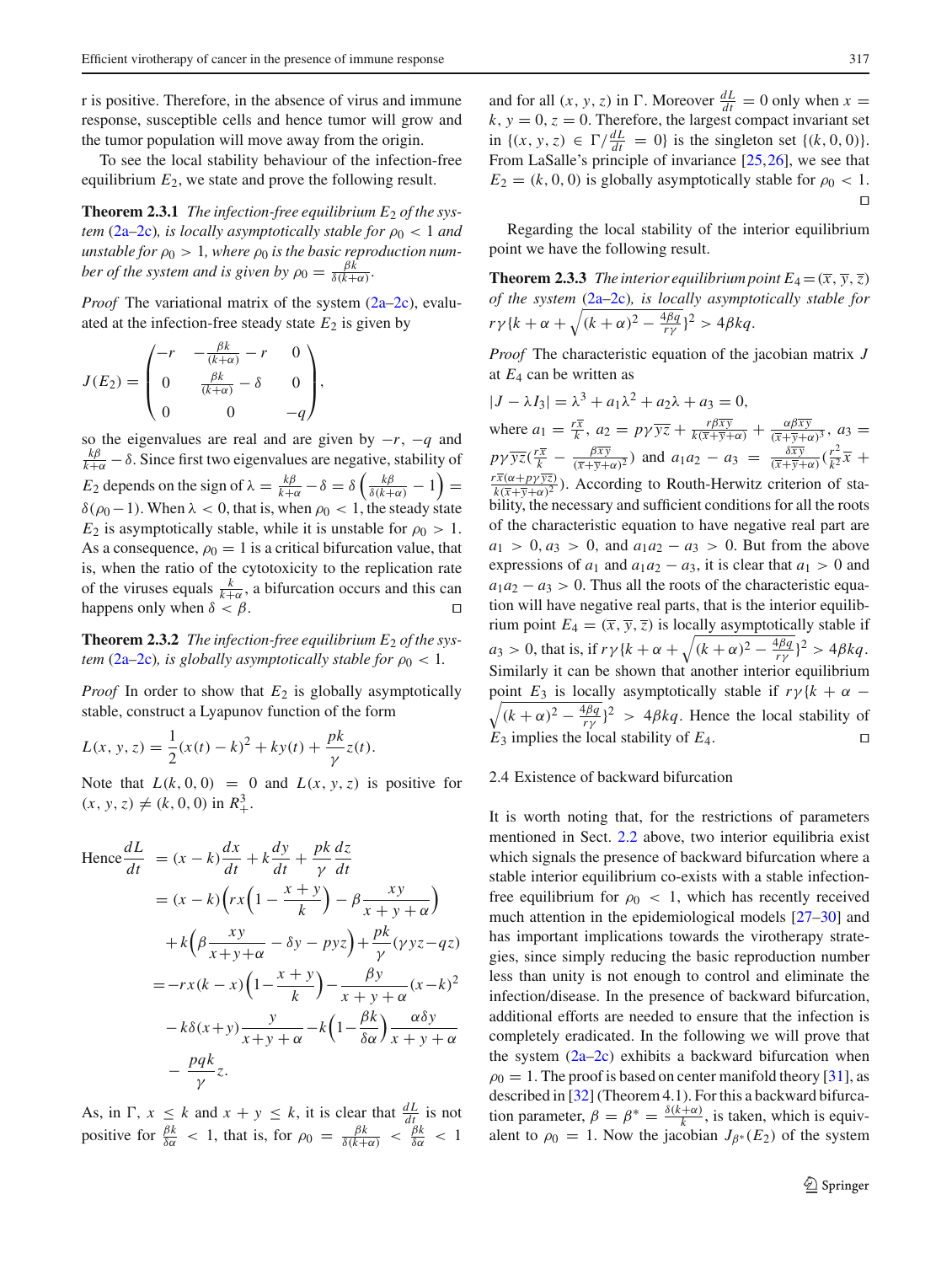[\(2a–2c\)](#page-1-2) evaluated at infection-free equilibrium  $E_2$  with  $\beta =$  $\beta^*$  becomes

$$
J_{\beta^*}(E_2) = \begin{pmatrix} -r & -\delta - r & 0 \\ 0 & 0 & 0 \\ 0 & 0 & -q \end{pmatrix}.
$$

Clearly eigenvalues of this matrix are  $\lambda_1 = -r$ ,  $\lambda_2 =$ 0,  $\lambda_3$  = −*q*. Thus  $J_{\beta^*}(E_2)$  has a simple eigenvalue and other two are real and negative. Let  $w$  and  $v$  be its right and left eigenvectors respectively corresponding to the eigenvalue  $\lambda_2 = 0$ , then  $w = \left(\frac{\delta + r}{r}, -1, 0\right)^t$  and  $v = (0, -1, 0)$ satisfying  $w \cdot v = 1$ . The coefficients *a* and *b*, defined in theorem 4.1 in the paper of Castillo-Chavez and Song [\[32\]](#page-11-8)

$$
a = \sum_{k,j,i=1}^{3} v_k w_i w_j \frac{\partial^2 f_k}{\partial x_i \partial x_j} (E_2, \beta^*),
$$
  

$$
b = \sum_{k,i=1}^{3} v_k w_i \frac{\partial^2 f_k}{\partial x_i \partial \beta} (E_2, \beta^*),
$$

may be now explicitly calculated as follows. Considering only the nonzero components of the left eigenvector  $v$  and taking into account of system [\(2a–2c\)](#page-1-2), *a* and *b* reduced to

$$
a = v_2 w_1^2 \frac{\partial^2 f_2}{\partial x^2} (E_2, \beta^*) + 2v_2 w_1 w_2 \frac{\partial^2 f_2}{\partial x \partial y} (E_2, \beta^*)
$$
  
+ 
$$
2v_2 w_1 w_3 \frac{\partial^2 f_2}{\partial x \partial z} (E_2, \beta^*) + 2v_2 w_2 w_3 \frac{\partial^2 f_2}{\partial y \partial z} (E_2, \beta^*)
$$
  
+ 
$$
v_2 w_2^2 \frac{\partial^2 f_2}{\partial y^2} (E_2, \beta^*) + v_2 w_3^2 \frac{\partial^2 f_2}{\partial z^2} (E_2, \beta^*),
$$
  

$$
b = v_2 w_1 \frac{\partial^2 f_2}{\partial x \partial \beta} (E_2, \beta^*) + v_2 w_2 \frac{\partial^2 f_2}{\partial y \partial \beta} (E_2, \beta^*)
$$
  
+ 
$$
v_2 w_3 \frac{\partial^2 f_2}{\partial z \partial \beta} (E_2, \beta^*).
$$

As in our system  $x_1 = x$ ,  $x_2 = y$ ,  $x_3 = z$  and

$$
f_1 = rx \left(1 - \frac{x + y}{k}\right) - \beta \frac{xy}{x + y + \alpha},
$$
  
\n
$$
f_2 = \beta \frac{xy}{x + y + \alpha} - \delta y - pyz,
$$
  
\n
$$
f_3 = \gamma yz - qz.
$$

Second order Partial derivatives contained in the expressions of *a* and *b* are computed as



<span id="page-4-0"></span>**Fig. 1** For four values of viral cytotoxicity, δ, uninfected cells, infected cells, immune responses and overall tumor sizes are shown starting with the initial conditions  $x(0) = 5$ ,  $y(0) = 1$  and  $z(0) = 2$ . Other parameters are fixed at  $r = 0.6$ ,  $k = 12$ ,  $\alpha = 0.2$ ,  $\beta = 2$ ,  $\gamma = 0.2$ ,  $p = 0.2$  and  $q = 0.1$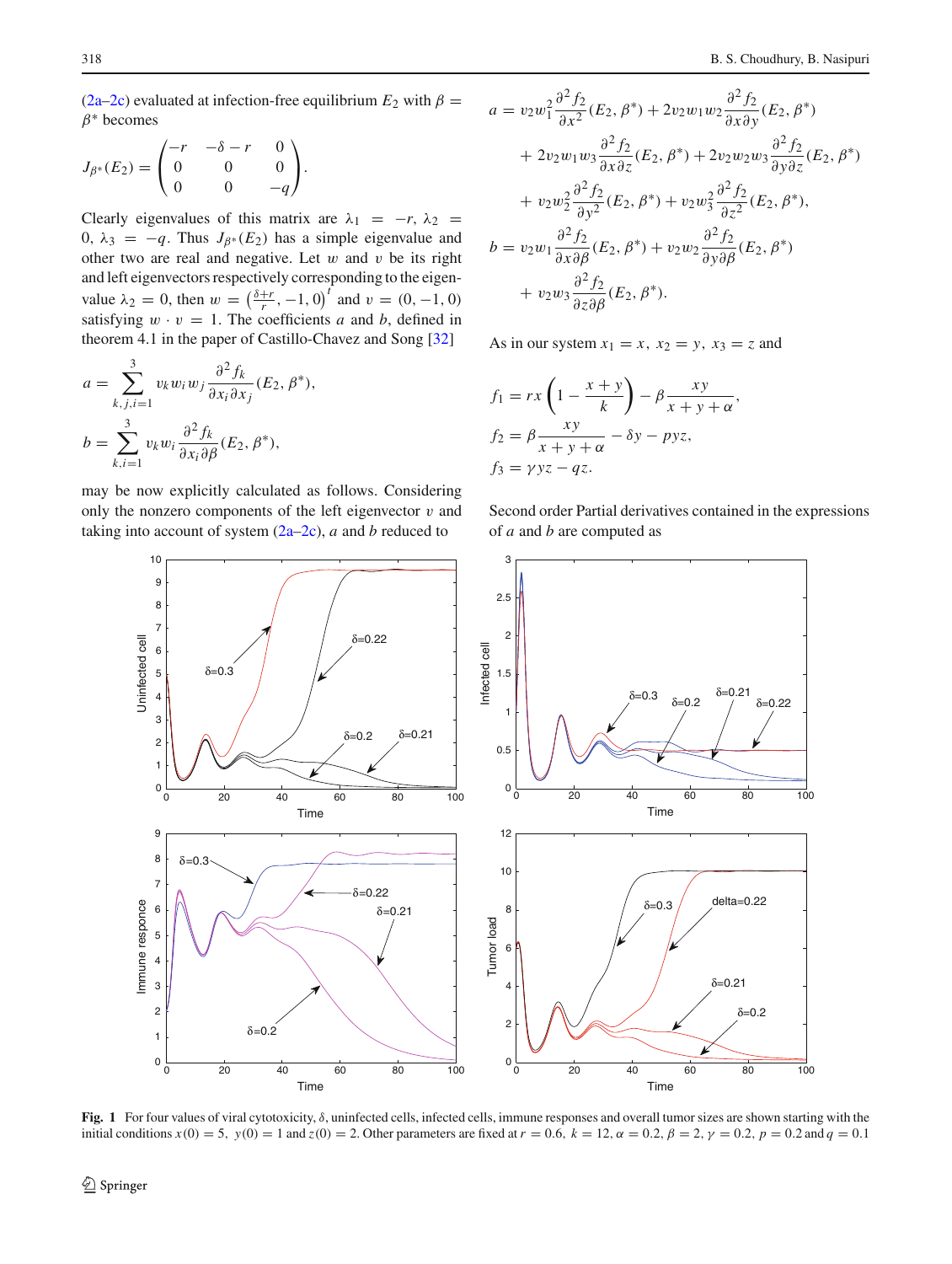$$
\frac{\partial^2 f_2}{\partial x^2}(E_2, \beta^*) = 0, \frac{\partial^2 f_2}{\partial x \partial y}(E_2, \beta^*)
$$

$$
= \frac{\alpha \delta}{k(k+\alpha)}, \frac{\partial^2 f_2}{\partial x \partial z}(E_2, \beta^*) = 0,
$$

$$
\frac{\partial^2 f_2}{\partial y^2}(E_2, \beta^*) = -\frac{2\delta}{k+\alpha}, \frac{\partial^2 f_2}{\partial y \partial z}(E_2, \beta^*)
$$

$$
= -p, \frac{\partial^2 f_2}{\partial z^2}(E_2, \beta^*) = 0.
$$

Therefore  $a = \frac{2\delta(\delta + 2r)}{r(k+\alpha)}$  and  $b = \frac{k}{k+\alpha}$ . Hence both  $a > 0$  and  $b > 0$ , which shows, from the theorem 4.1 of [\[32\]](#page-11-8), that the system [\(2a–2c\)](#page-1-2) undergoes a backward bifurcation at  $\rho_0 = 1$ .

## <span id="page-5-0"></span>**3 Numerical simulation**

In this section, we study numerically the basic dynamics between a growing tumor cell, a replicating oncolytic virus selective for the tumor cells and a specific cytotoxic T lymphocyte response by observing the effect of variations in the model parameters. In order to study the effects of parameter changes in the model  $(2a-2c)$ , we run simulations using the standard matlab differential integrator.

Toxicity is a primary concern with any experimental therapeutic agent and virotherapy agents are no different. The toxicity will depend on the virus strain used, the specific genetic changes made, and the dose of administration. To consider the effect of cytotoxicity of the virus on overall tumor load, we use a set of parameter values  $r = 0.6$  time<sup>-1</sup>,  $k =$ 12 cells/ mm<sup>3</sup>,  $\alpha$  = 0.2 cells/mm<sup>3</sup>,  $\beta$  = 2 time<sup>-1</sup>,  $\gamma$  =  $0.2 \text{ mm}^3/\text{cells/time}, p = 0.2 \text{ mm}^3/\text{cells/time}$  and  $q = 0.1$ time<sup>−</sup>1. In Fig. [1,](#page-4-0) uninfected cells, infected cells, immune response and overall tumor sizes are presented graphically for four different values of cytotoxicity  $\delta$ , say, for  $\delta$  = 0.2, 0.21, 0.22 and 0.3 time<sup>-1</sup>. For the above set of fixed values of the parameters and for low level of cytotoxicity, here  $\delta$  < 0.22, tumor size reduces and we obtain tumor eradication. An increase in the viral cytotoxicity above 0.22 increases tumor size, that is, for more cytotoxic viruses with  $\delta \geq 0.22$  tumor persistence is observed and hence the therapy fails. At the same time, virus specific CTL cells persist at a higher level. The explanation of this phenomena is the





<span id="page-5-1"></span>**Fig. 2** For four different values of *p*, the strength of the lytic component, the densities of uninfected cells, infected cells, CTL responses and tumor sizes are shown. Other parameters are fixed at  $r = 0.6$ ,  $k =$ 

12,  $\alpha = 0.2$ ,  $\beta = 2$ ,  $\gamma = 0.2$ ,  $\delta = 0.2$ , and  $q = 0.1$ . The initial populations are  $x(0) = 5$ ,  $y(0) = 1$  and  $z(0) = 2$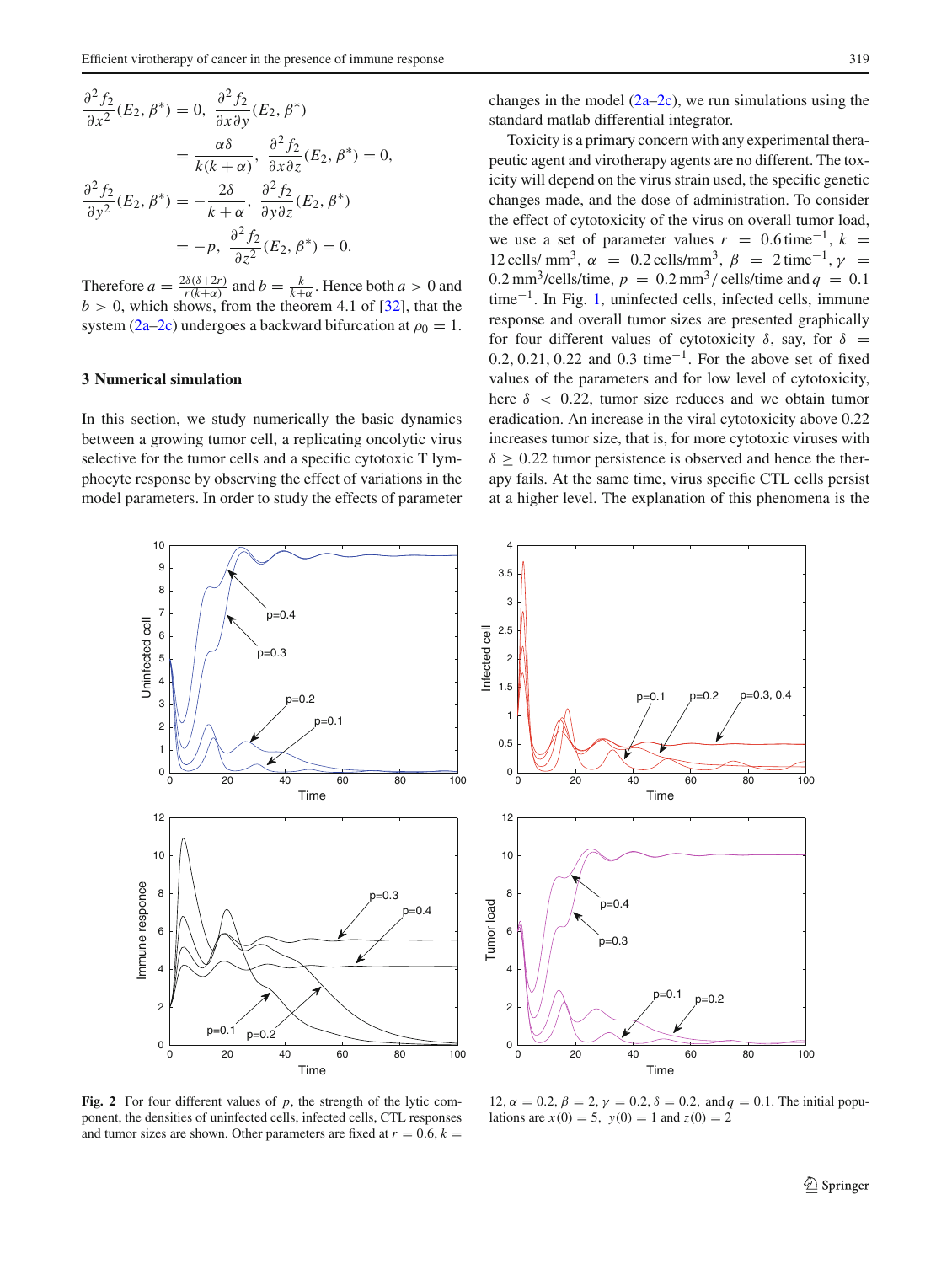

<span id="page-6-0"></span>**Fig. 3** Time trajectories, three dimensional phase portrait,  $x - y$ ,  $y - z$  and  $x - z$  sub phase spaces depicting stable dynamics of the system (2) for the parameter values  $r = 0.6$ ,  $k = 12$ ,  $\alpha = 0.2$ ,  $\beta = 1$ ,  $\gamma = 0.2$ ,  $\delta = 0.2$ ,  $p = 0.2$  and  $q = 0.1$ , starting from the initial conditions  $x(0) = 5$ ,  $y(0) = 1$  and  $z(0) = 2$ 

following. The increased rates of tumor cell killing reduce infected tumor cells before the virus has a chance to properly spread. This opens the scope of increase in the pool of uninfected tumor cells and, therefore, the tumor size increases. The virotherapy thus becomes ineffective.

Figure [2](#page-5-1) shows similar features on the effect of the strength of lytic component *p*. In the presence of CTL, infected cells, uninfected cells and tumor sizes are shown for four different values of *p*, say,  $p = 0.1, 0.2, 0.3$  and 0.4. For  $p \le 0.2$ , overall tumor size reduces and results in tumor eradication. For  $p > 0.2$ , tumor persists which is detrimental to the patient. We also see that immune response remains at a higher level for this range of *p*. There is a natural explanation of it which is that the CTL response kills the virus faster than the rate at which it can spread.

Figure [3](#page-6-0) illustrates the approach of the trajectories to the steady state *E*4, which is asymptotically stable for the parameter values as mentioned in the caption of the figure. For this set of numerical values of the parameters,  $E_3$  is not feasible. The positive equilibrium, in the presence of immune response, is  $E_4 = (10.6163, 0.5000, 3.5907)$  and in fact, the eigenvalues of the variational matrix of the system  $(2a-2c)$  at *E*<sub>4</sub> are −0.4828, −0.240 + 0.2687i and −0.240 − 0.2687i. The real part of the eigenvalues are all negative, which results in an asymptotically stable state.

In Figs. [4](#page-7-0) and [5,](#page-7-1) tumor load, densities of uninfected cell, infected cell and CTL response versus time are plotted for the parameter values as mentioned in the caption of the figures to observe the effects of immune responsiveness  $\gamma$  on tumor size. Figure [4](#page-7-0) shows a simulation of therapy where we observe that for low level of CTL responsiveness  $\gamma(\leq 0.1)$ tumor size reaches very low level. In this range of  $\gamma$  it is possible to eradicate the tumor and hence we have a successful therapy of cancer. For a higher strength of CTL response  $\gamma$ (>0.1) tumor size increases and leads to the persistence of tumor. In Fig. [4](#page-7-0) tumor size is also shown for  $\gamma = 0.2$ , which shows tumor persistence. For more strong CTL responsiveness  $\gamma$ , say for  $\gamma = 2$ , tumor size tends to its carrying capacity as shown in Fig. [5.](#page-7-1) Our numerical experience suggests that higher CTL response can result in failure of therapy. This is due to the fact that the presence of strong CTL response increases the death rate of infected cells and hence viruses destroy at a higher rate and consequently the spread of the virus from cell-to-cell is inhibited. As  $\gamma$  increases healthy cells increase and infected cells decrease. We see that a weak CTL response controls the cancer to lower level. Regarding the virotherapy, the mathematical model suggests that the therapy works better in the situation when CTL response lies below certain level. In most virus dynamics studies, viral replication rate is also an essential parameter which plays an important role in defining the oncolytic virus treatment outcome. Figures [6](#page-8-0) and [7](#page-8-1) show variation of tumor sizes with time for different transmission rates of virus infection.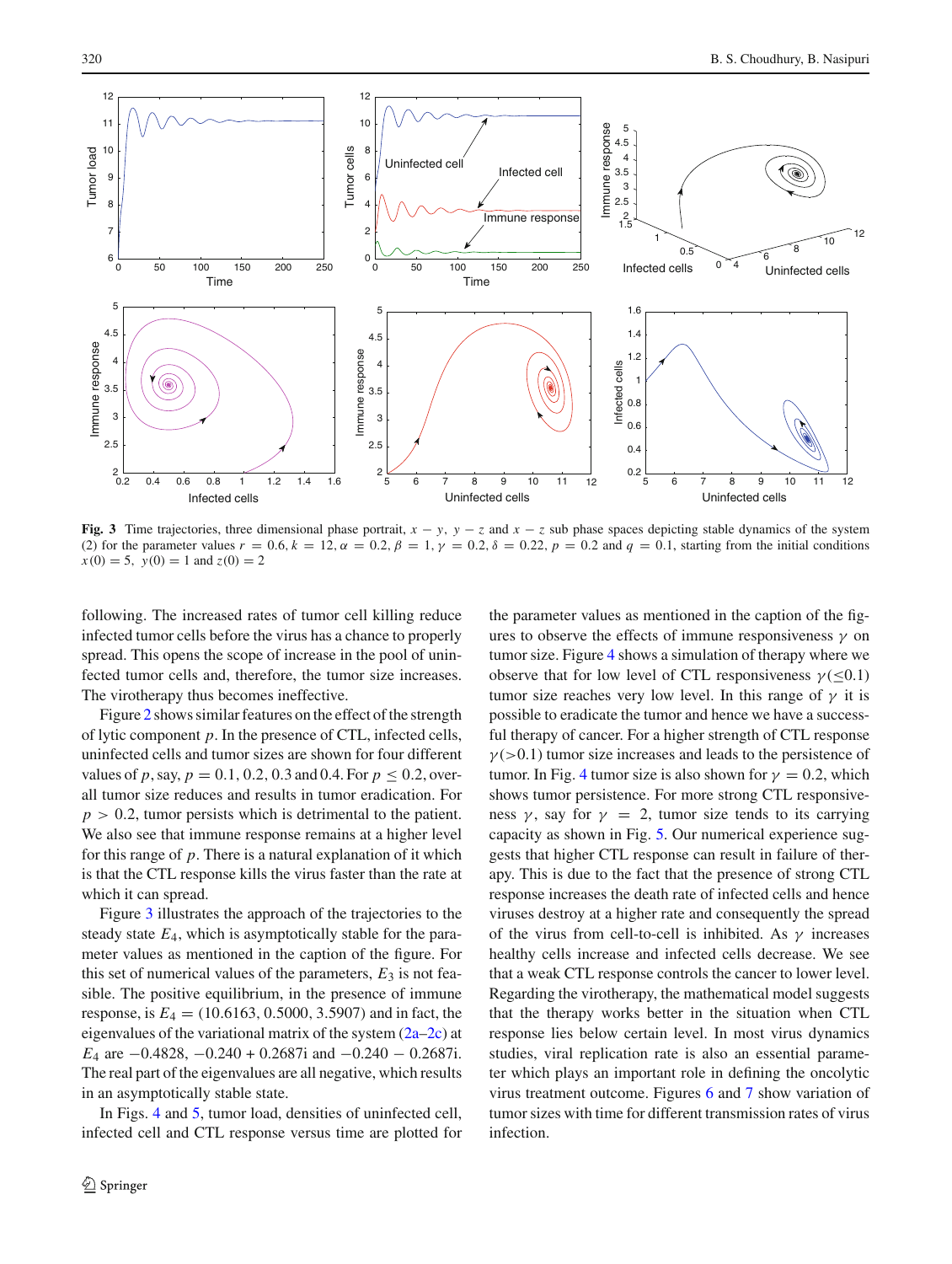

<span id="page-7-0"></span>**Fig. 4** For three values of immune responsiveness γ , tumor loads, densities of uninfected cells, infected cells and CTL responses are shown. Other parameters are fixed at  $r = 0.3$ ,  $k = 12$ ,  $\alpha = 0.2$ ,  $\beta = 1$ ,  $\delta = 0.3$ ,  $p = 0.5$  and  $q = 0.1$ . The initial conditions are  $x(0) = 5$ ,  $y(0) = 1$  and  $z(0) = 2$ 



<span id="page-7-1"></span>**Fig. 5** For more higher value of immune responsiveness γ , tumor load, densities of uninfected cells, infected cells and immune response are shown. Other parameters are fixed at  $r = 0.3$ ,  $k = 12$ ,  $\alpha = 0.2$ ,  $\beta = 1$ ,  $\delta = 0.3$ ,  $p = 0.5$  and  $q = 0.1$ . The initial conditions are  $x(0) = 5$ ,  $y(0) = 1$  and  $z(0) = 2$ 

It is observed from our model that increasing the rate of virus replication will improve the chances of virotherapy success when the virus spreading term belongs to the fast spreading class [\[5](#page-10-5)]. Virus load decreases with the increase in  $\beta$ . In Fig. [6](#page-8-0) the densities of uninfected cells, infected cells and tumor size are drawn for  $\beta = 2$ . Other parameters are chosen as follows  $r = 0.3, k = 1$  $12, \alpha = 3, \gamma = 0.2, \delta = 0.3, p = 0.5 \text{ and } q = 0.1.$ The tumor cell population converges to the steady state *E*4(8.0311, 0.50000, 2.1859) which is asymptotically stable as it is evident from the phase plane of uninfected and infected cells.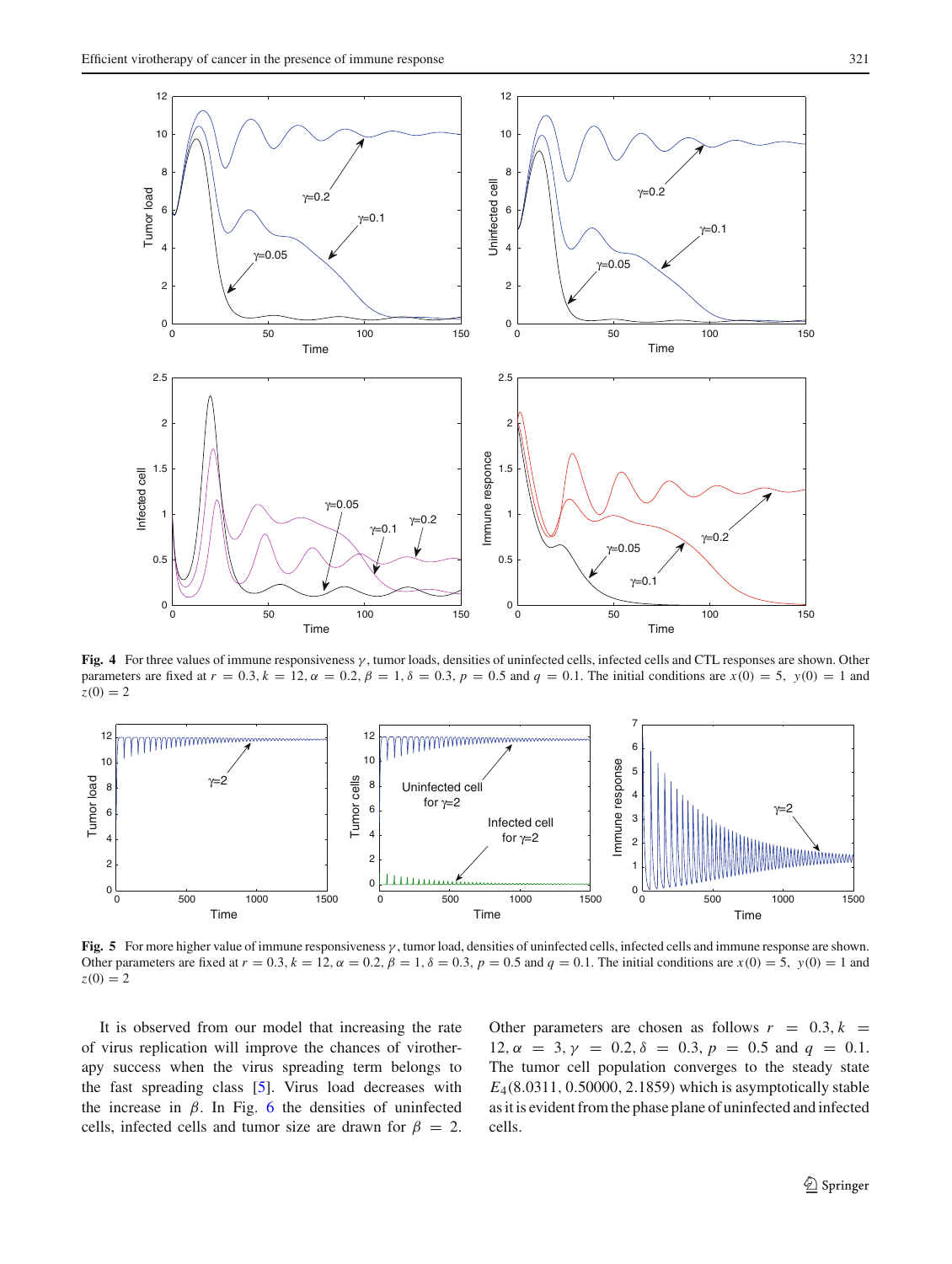

<span id="page-8-0"></span>**Fig. 6** Tumor load, densities of uninfected cells, infected cells and  $x - y$  phase plane are shown for the parameters values  $r = 0.3$ ,  $k = 12$ ,  $\alpha = 3, \beta = 2, \gamma = 0.2, \delta = 0.3, p = 0.5$  and  $q = 0.1$ . The initial conditions were chosen as  $x(0) = 6, y(0) = 2$  and  $z(0) = 2$ 



<span id="page-8-1"></span>**Fig. 7** Total tumor cells and the densities of uninfected cells, infected cells are shown separately for infectivity rate  $\beta = 3$ . Other parameters are  $r = 0.3$ ,  $k = 12$ ,  $\alpha = 3$ ,  $\gamma = 0.2$ ,  $\delta = 0.3$ ,  $p = 0.5$  and  $q = 0.1$  and the initial conditions are  $x(0) = 6$ ,  $y(0) = 2$  and  $z(0) = 2$ 

In plotting of the tumor cells in Fig. [7,](#page-8-1) we take a higher replication rate  $\beta = 3$  and see that virus therapy is beneficial to the patient as the tumor size reduces to very low level. For further increase in infectivity we obtain damped oscillations leading the system towards an equilibrium. The level of virus load at this equilibrium shows how well the infection is controlled. For a higher level of CTL responsiveness, higher infectivity rate is required as it is expected. In Fig. [8,](#page-9-1)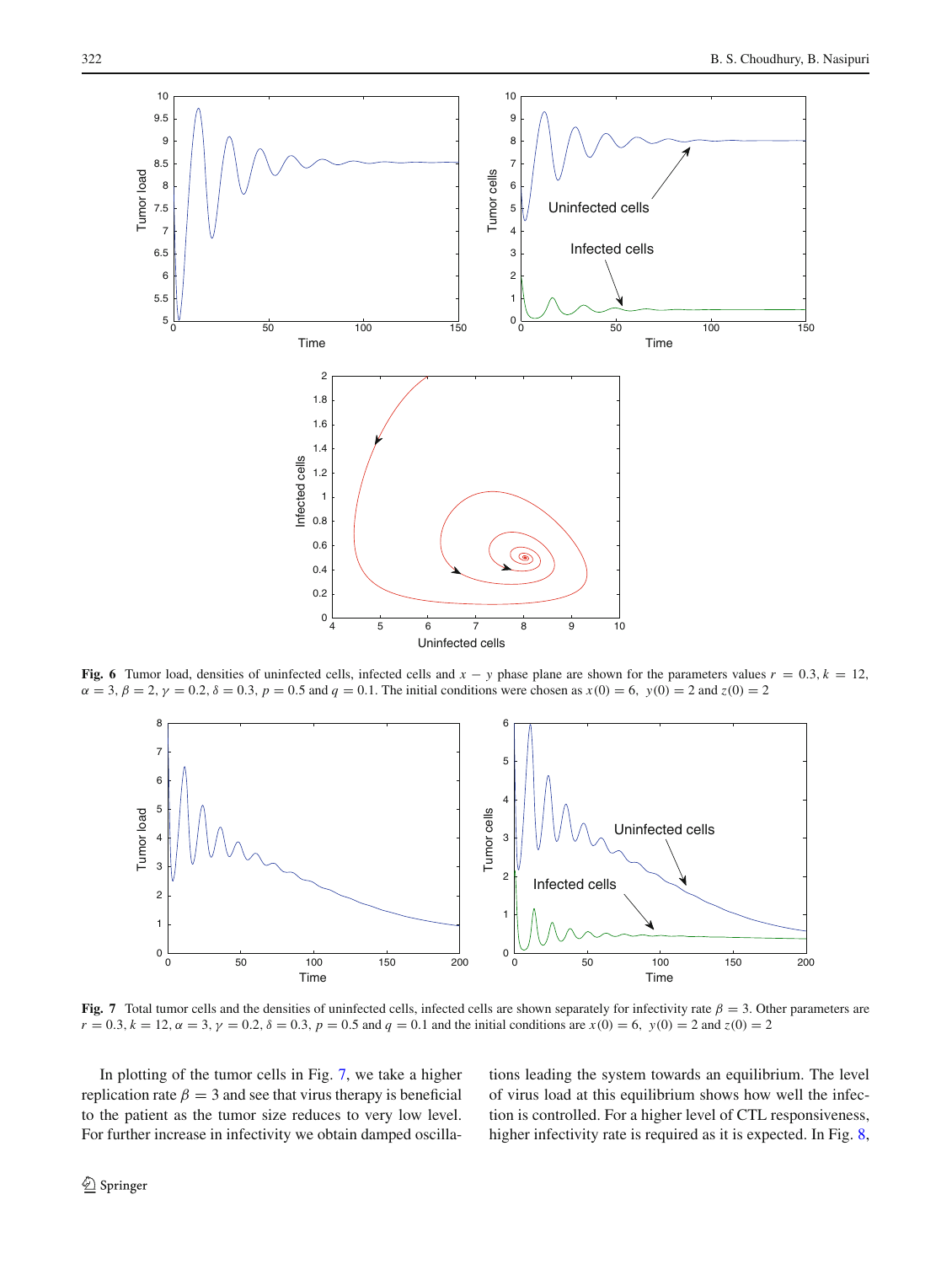

**Fig. 8** For three values of infectivity rate  $\beta$ , tumor loads are shown. Other parameters are fixed at  $r = 0.3$ ,  $k = 12$ ,  $\alpha = 3$ ,  $\gamma = 2$ ,  $\delta = 0.3$ ,  $p = 0.5$ , and  $q = 0.1$ . The initial conditions are  $x(0) = 6$ ,  $y(0) = 2$  and  $z(0) = 2$ 

<span id="page-9-1"></span>

<span id="page-9-2"></span>**Fig. 9** Uninfected cells, infected cells are shown separately for the parameter values as in Fig. [8](#page-9-1)

we take a higher level of CTL responsiveness  $\gamma$ , say,  $\gamma = 2$ . For this value of  $\gamma$ , tumor sizes are shown for three different higher values of infectivity rate  $\beta$ , say for  $\beta = 23, 24$ and 25. For  $\beta \leq 23$  tumor size remains above certain level and consequently virotherapy fails. When  $\beta > 23$  tumor size eventually reaches very low level after damped oscillations. Figure [9](#page-9-2) displays tumor cell populations, uninfected and infected, depicting the control of tumor cells. Specific feature of the dynamics is strong oscillations which is supposed to be clinically reflected during treatment.

#### <span id="page-9-0"></span>**4 Conclusion**

In this paper we make a numerical study of the viability of a virotherapy of cancer in the presence of an immune system. The final finding of our study is that the therapy can be effective, even it is possible to drive the population of the tumor cell to zero, that is, a complete cure of the disease, provided that certain parameter values can be adjusted. These parameters either pertain to the system itself, such as the level of immune response, or related to the administration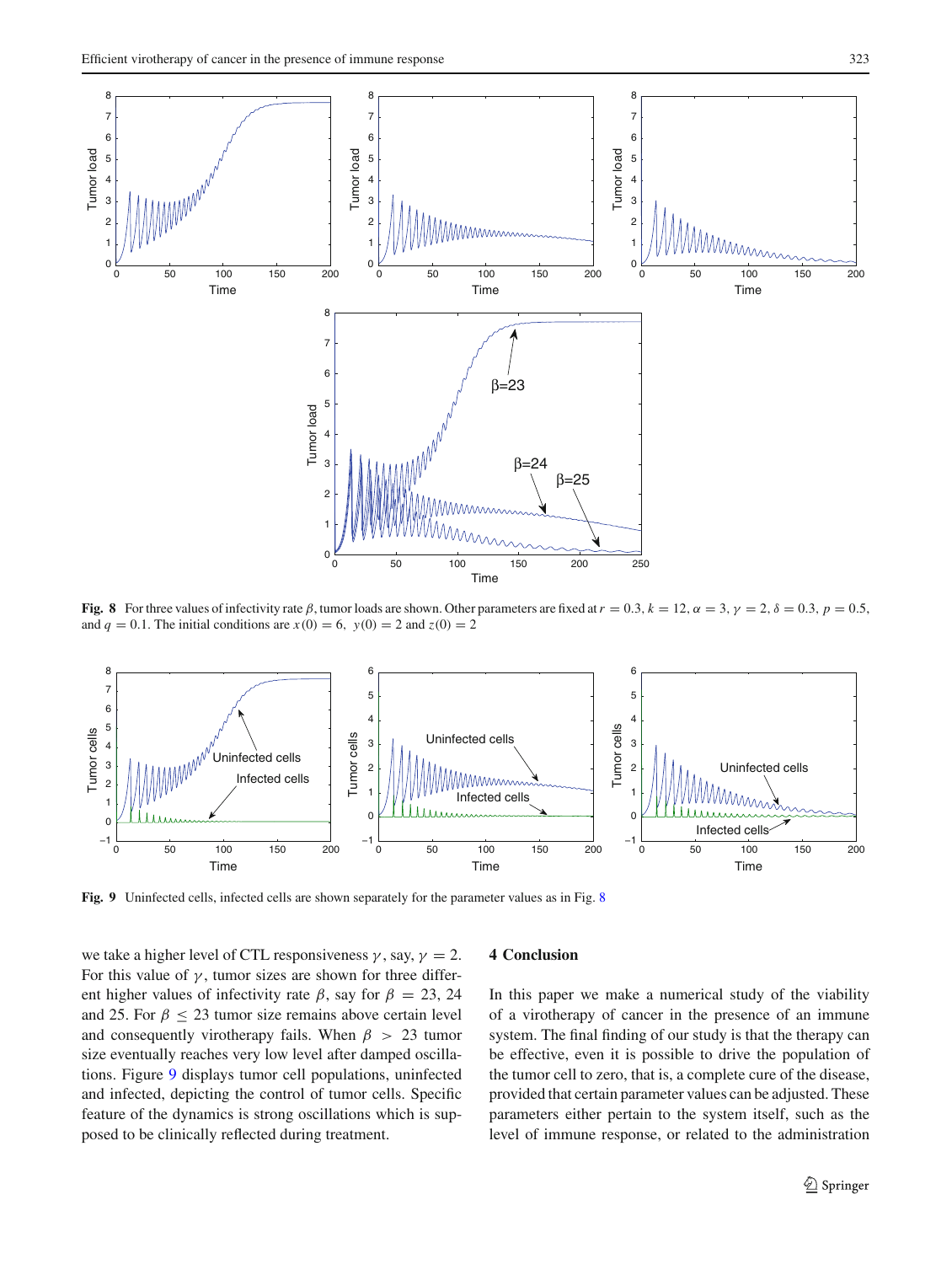of the therapy, such as the infectivity of the oncolytic virus. The dynamics of the population of two types of tumor cells, uninfected and infected, is studied in the presence of the immune response of the body. How the parameters indicated for the control of tumor cell population can be adjusted is a question to be addressed by the biologist.

# **Appendix**

For the positive equilibrium  $(x, y, z)$ , we have

<span id="page-10-6"></span>
$$
r\left(1 - \frac{x+y}{k}\right) - \beta \frac{y}{x+y+\alpha} = 0,\tag{3a}
$$

$$
\beta \frac{x}{x+y+\alpha} - \delta - pz = 0,\t(3b)
$$

$$
\gamma y - q = 0. \tag{3c}
$$

Substituting *x* and *y* from [\(3b\)](#page-10-6) and [\(3c\)](#page-10-6) respectively, in equation  $(3a)$  we obtain a quadratic equation

<span id="page-10-7"></span>
$$
F(z) = Az^{2} + Bz + C = 0 \text{ in } z
$$
 (4)

where the coefficients *A*, *B* and *C* are given by

$$
A = p^2 \left(\frac{q}{\gamma} + \alpha\right)^2 - p^2 \left(\frac{q}{\gamma} + \alpha\right) \left(\frac{q}{\gamma} + \alpha + \frac{q}{\gamma} - k\right)
$$
  
+ 
$$
p^2 \left\{\frac{\beta k q}{r\gamma} - \left(k - \frac{q}{\gamma}\right) \left(\frac{q}{\gamma} + \alpha\right)\right\} = p^2 \frac{\beta k q}{r\gamma},
$$
  

$$
B = 2p\delta \left(\frac{q}{\gamma} + \alpha\right)^2 + \left(\frac{q}{\gamma} + \alpha\right) \left(\frac{q}{\gamma} + \alpha + \frac{q}{\gamma} - k\right)
$$
  

$$
(p\beta - 2p\delta) - 2p(\beta - \delta) \left\{\frac{\beta k q}{r\gamma} - \left(k - \frac{q}{\gamma}\right) \left(\frac{q}{\gamma} + \alpha\right)\right\},
$$

and

$$
C = \delta^2 \left(\frac{q}{\gamma} + \alpha\right)^2 + \left(\frac{q}{\gamma} + \alpha\right) \left(\frac{q}{\gamma} + \alpha + \frac{q}{\gamma} - k\right) \beta \delta
$$

$$
+ (\beta - \delta)^2 \left\{\frac{\beta kq}{r\gamma} - \left(k - \frac{q}{\gamma}\right) \left(\frac{q}{\gamma} + \alpha\right)\right\}.
$$

The quadratic equation  $F(z) = 0$ , can be analyzed for the possibility of multiple non-negative equilibria under certain conditions among the model parameters. Since the coefficient *A* ia always positive, the existence of the positive solutions of equation [\(4\)](#page-10-7) will depend on the signs of *B* and *C*. There is a unique positive root of the equation  $(4)$  if  $C < 0$  and whatever be the sign of *B* and thus in this case we have an unique interior equilibrium. If  $C = 0$ , then there is an unique positive solution of [\(4\)](#page-10-7) if and only if  $B < 0$ . If  $C > 0$  and either  $B \ge 0$  or  $B^2 - 4AC < 0$ , there are no positive solution. If  $C > 0$ , and  $B < 0$ ,  $B^2 - 4AC > 0$ , The equation [\(4\)](#page-10-7) has two positive solutions corresponding to two interior equilibria of the system  $(2a, 2c)$  $(2a, 2c)$  $(2a, 2c)$ . One can verify that  $C > 0$  and  $B < 0$ can occur for some parameter values, and thus we have an indication of the possibility of a backward bifurcation. To check for this, we set  $B^2 - 4AC = 0$  and solve for the critical value  $\rho_0^*$ , say, of  $\rho_0$ . Hence  $\rho_0^* < \rho_0$  is equivalent to  $B^2 - 4AC > 0$  and, thus, backward bifurcation would occur for values of  $\rho_0$  such that  $\rho_0^* < \rho_0 < 1$ . We do not present here the explicit expression for  $\rho_0^*$  because it is rather cumbersome.

#### <span id="page-10-0"></span>**References**

- 1. Aghi M, Martuza RL (2005) Oncolytic viral therapies-the clinical experience. Oncogene 24:7802–7816
- 2. Bajzer Z, Carr T, Josic K, Russell SJ, Dingli D (2008) Modeling of cancer virotherapy with recombinant measles viruses. J Theor Biol 252:109–122
- 3. Crompton AM, Kirn DH (2007) From ONYX-015 to armed vaccinia viruses: the education and evolution of oncolytic virus development. Curr Cancer Drug Targets 7:133–139
- 4. Davis JJ, Fang B (2005) Oncolytic virotherapy for cancer treatment: challenges and solutions. J Gene Med 7:1380–1389
- <span id="page-10-5"></span>5. Komarova NL, Wodarz W (2010) ODE models for oncolytic virus dynamics. J Theor Biol 263:530–543
- 6. Kasuya H, Takeda S, Nomoto S, Nakao A (2005) The potential of oncolytic virus therapy for pancreatic cancer. Cancer Gene Ther 12:725–736
- 7. Kaplan JM (2005) Adenovirus-based cancer gene therapy. Curr Gene Ther 5:595–605
- 8. Kirn DH, McCormick F (1996) Replicating viruses as selective cancer therapeutics. Mol Med Today 2:519–537
- 9. Lorence RM, Pecora AL, Major PP, Hotte SJ, Laurie SA, Roberts MS, Groene WS, Bamat MK (2003) Overview of phase I studies of intravenous administration of PV701, an oncolytic virus. Curr Opin Mol Ther 5:618–624
- 10. McCormick F (2003) Cancer-specific viruses and the development of ONXY-015. Cancer Biol Ther 2:157–160
- 11. McCormick F (2005) Future prospects for oncolytic therapy. Oncogene 24:7817–7819
- <span id="page-10-4"></span>12. Nowak MA, May RM (2000) Virus dynamics: mathematical principles of immunology and virology. Oxford University Press, Oxford
- 13. Parato KA, Senger D, Forsyth PA, Bell JC (2005) Recent progress in the battle between oncolytic viruses and tumors. Nat Rev Cancer 5:965–976
- 14. Wodarz D (2001) Viruses as antitumor weapons: defining conditions for tumor remission. Cancer Res 61:3501–3507
- 15. Wodarz D (2003) Gene therapy for killing p53-negative cancer cells: use of replicating versus non replicating agents. Hum Gene Ther 14:153–159
- 16. Wodarz D, Komarova NL (2005) Computational biology of cancer. Lecture notes and mathematical modeling. World Scientific, Singapore
- 17. Wodarz D, Komarova NL (2009) Towards predictive computational models of oncolytic virus therapy: basis for experimental validation and model selection. PLoS ONE 4:e4271
- <span id="page-10-1"></span>18. Novozhilov AS, Berezovskaya FS, Koonin EV, Karev GP (2006) Mathematical modeling of tumor therapy with oncolytic viruses: regimes with complete tumor elimination within the framework of deterministic models. Biol Direct I:6
- <span id="page-10-3"></span><span id="page-10-2"></span>19. Burnet FM (1957) Cancer—a biological approach. BMJ 1:841–847
- 20. De Boer RJ, Perelson AS (1995) Towards a general function describing T cell proliferation. J Theor Biol 175:567–576
- 21. De Boer RJ, Perelson AS (1998) Target cell limited and immune controls of HIV infection: a comparison. J Theor Biol 190:201–214